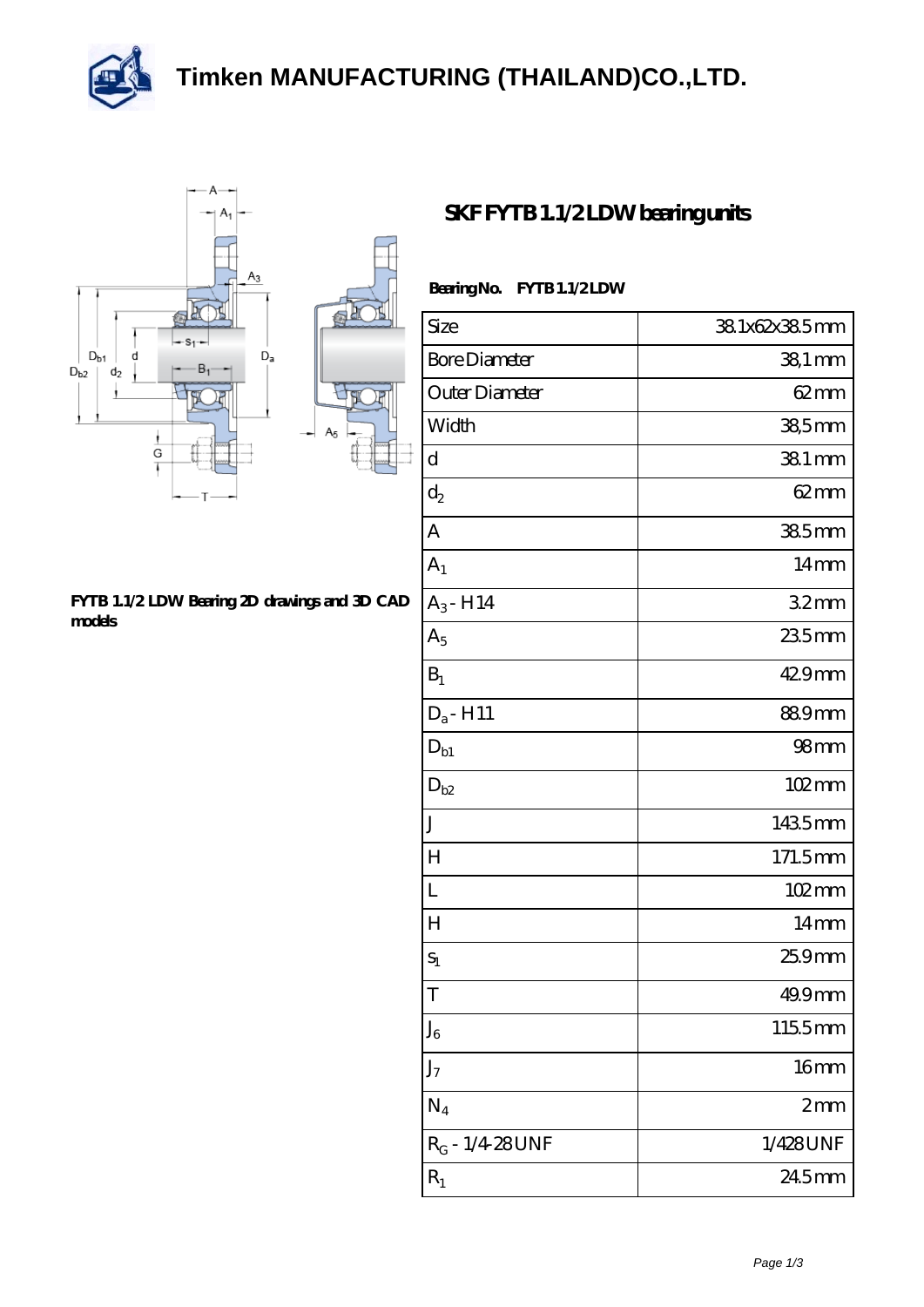

**[Timken MANUFACTURING \(THAILAND\)CO.,LTD.](https://m.thereclaimer.net)**

| $\mathbf R$                            | $45^{\circ}$     |
|----------------------------------------|------------------|
| Basic dynamic load rating -<br>С       | 30.7kN           |
| Basic static load rating - $C_0$       | 19 <sub>kN</sub> |
| Fatigue load limit - P <sub>u</sub>    | 08kN             |
| Limiting speed                         | 950r/min         |
| Mass bearing unit                      | 1.55kg           |
| Thread - $G_2$                         | M6               |
| Hexagonal key size for grub<br>screw-H | 3mm              |
| <b>Housing material</b>                | Cast iron        |
| $d_2$                                  | $62 \text{mm}$   |
| $\mathbf{D}_\mathrm{a}$                | 889mm            |
| $D_{b1}$                               | 98 <sub>mm</sub> |
| $D_{b2}$                               | 102mm            |
| $A_{1}$                                | $14 \text{mm}$   |
| $A_3$                                  | 32mm             |
| $A_5$                                  | $235$ mm         |
| $B_1$                                  | 429mm            |
| N                                      | $14 \text{mm}$   |
| $S_1$                                  | 25.9mm           |
| $R_G$                                  | 1/4 28 UNF       |
| $R_1$                                  | 24.5mm           |
| $\mathbb R$                            | $45^{\circ}$     |
| ${\rm J_6}$                            | 1155mm           |
| J <sub>7</sub>                         | 16 <sub>mm</sub> |
| $N_4$                                  | 2mm              |
| Basic dynamic load rating C            | 30.7kN           |
| Basic static load rating $C_0$         | 19 <sub>kN</sub> |
| Fatigue load limit P <sub>u</sub>      | 08kN             |
| Thread grub screw $G_2$                | M <sub>6</sub>   |
| Hexagonal key size for grub            | 3mm              |